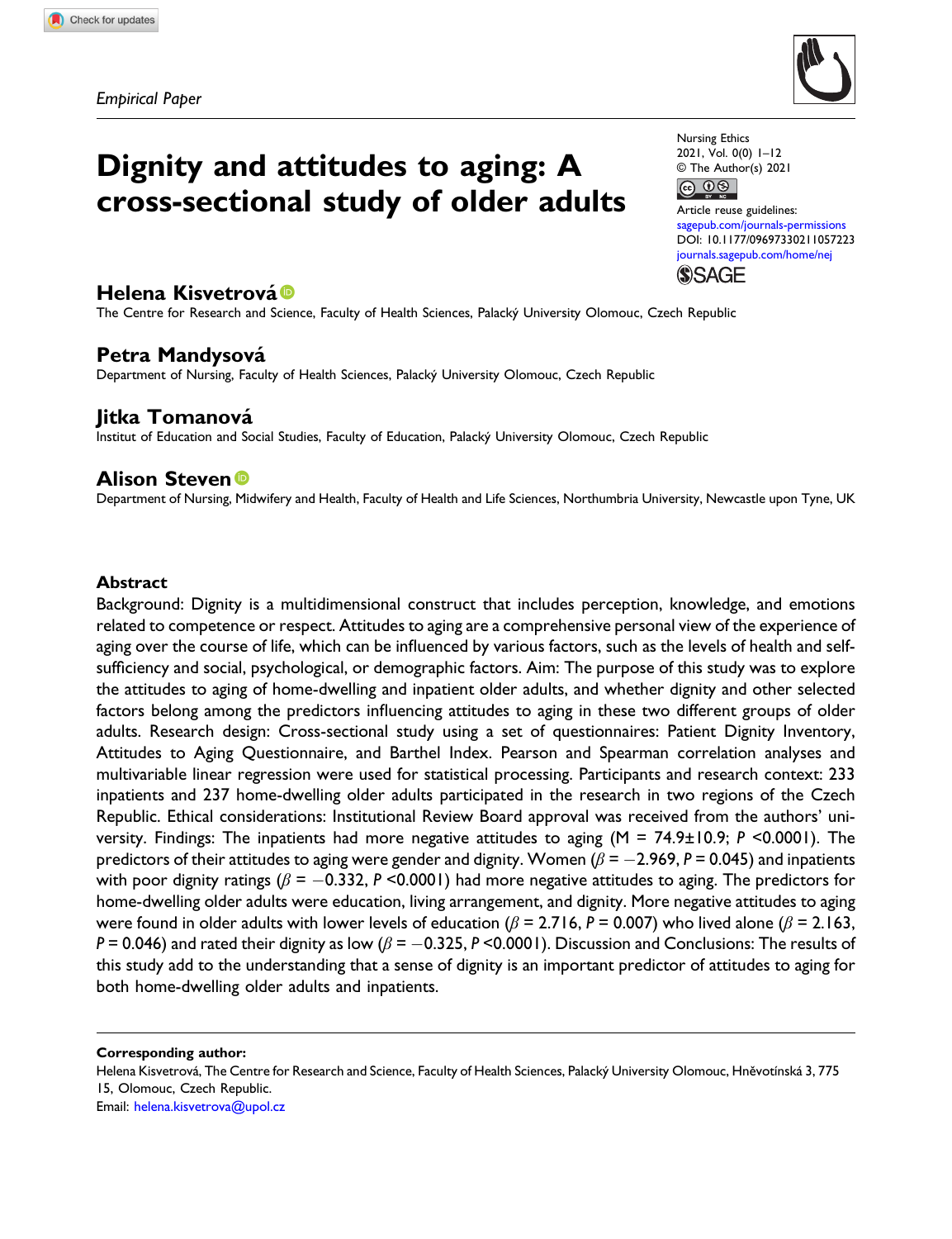#### Keywords

areas of practice, attitude to aging, care of the older person, dignity in care, home-dwelling older adult, inpatient, topic areas

## Introduction

It has been estimated that 9% of the global population was at least 65 years of age in 2019, with an expected increase to 16% by 2050; meaning one in six people worldwide will be 65 or over.<sup>1</sup> In the Czech Republic, as in other European countries, this trend is accelerating significantly, especially in those aged 80 or over[.2](#page-9-1) This rapidly aging population presents a challenge for nursing practice, research, and education because people not only live longer but also experience a relatively longer period of their lives with chronic diseases, geriatric frailty, higher incidence of injuries, and limited self-sufficiency.<sup>3</sup> Attending to the complex needs of elderly patients requires specific knowledge and skills; therefore, nurse research and education should include elements clearly focused on "gerontological nursing" in order to support delivery of high-quality care to older adults[.4](#page-9-3)

However, the aging population is very diverse. There are many 80-year-olds with very good physical and mental fitness; in contrast, in older adults there is a significant decrease in physical and mental abilities, deterioration of self-sufficiency, and severe poly-morbidity at a significantly younger age.<sup>[5](#page-9-4)</sup> Awareness of chronic disease and losses, including physical, emotional, and social limitations, may affect attitudes toward aging.<sup>[6](#page-9-5)</sup> A patient's attitude toward aging is an important consideration for nurses as it may shape the persons outlook and behavior.<sup>[7](#page-9-6)</sup>

## Attitudes to aging

Individual's attitudes are derived from their direct experiences or observations. Low, Molzahn, and Schopflocher<sup>[8](#page-9-7)</sup> defined them as stable, integrative judgments that summarize a person's thoughts, feelings, and memories of objects or situations. The biological age of an individual is not the only circumstance that shapes these attitudes. Subjective aging encompasses various related concepts that reflect the way individuals experience the aging process.<sup>[6](#page-9-5)</sup> Attitudes toward aging thus represent a comprehensive personal view of the experience of aging over the course of a life. For an older adult, these can impact on the quality of life, satisfaction with one's life, $6$  stress response, coping strategies, $9$  cognitive functions, for example, verbal fluency and memory, $10$  and healthy living behaviors.<sup>11</sup>

The factors influencing attitudes to aging are multiple and include self-rated health, self-sufficiency, $12$ living alone,<sup>[13](#page-10-1)</sup> and demographic factors, such as gender and educational attainment level.<sup>13–[21](#page-10-2)</sup> Previous research has suggested that psychological variables can have a greater impact than physical health and sociodemographic characteristics on attitudes to aging.<sup>[21,](#page-10-2)[22](#page-10-3)</sup> These attitudes should be regarded with importance by nursing professionals and should be considered in the process of planning interventions to buffer the detrimental aspects of aging.<sup>[13](#page-10-1)</sup> Indeed, Laidlaw et al.<sup>23</sup> proposed that developing any understanding of the aging process needs to include an exploration of attitudes toward aging from the perspective of older adults themselves. However, although current nursing literature contains research on the attitudes of nurses and nursing students toward older adults,<sup>[24,](#page-10-5)[25](#page-10-6)</sup> studies dealing with the attitudes of older individuals toward their own aging are few.

#### **Dignity**

Attitudes toward aging may be linked to notions of dignity. Dignity is a natural quality of man; it can be subjectively perceived as an attribute of one's self and manifests through behavior that demonstrates respect for one another.<sup>[26](#page-10-7)</sup> The World Health Organization defines dignity as "an individual's inherent value and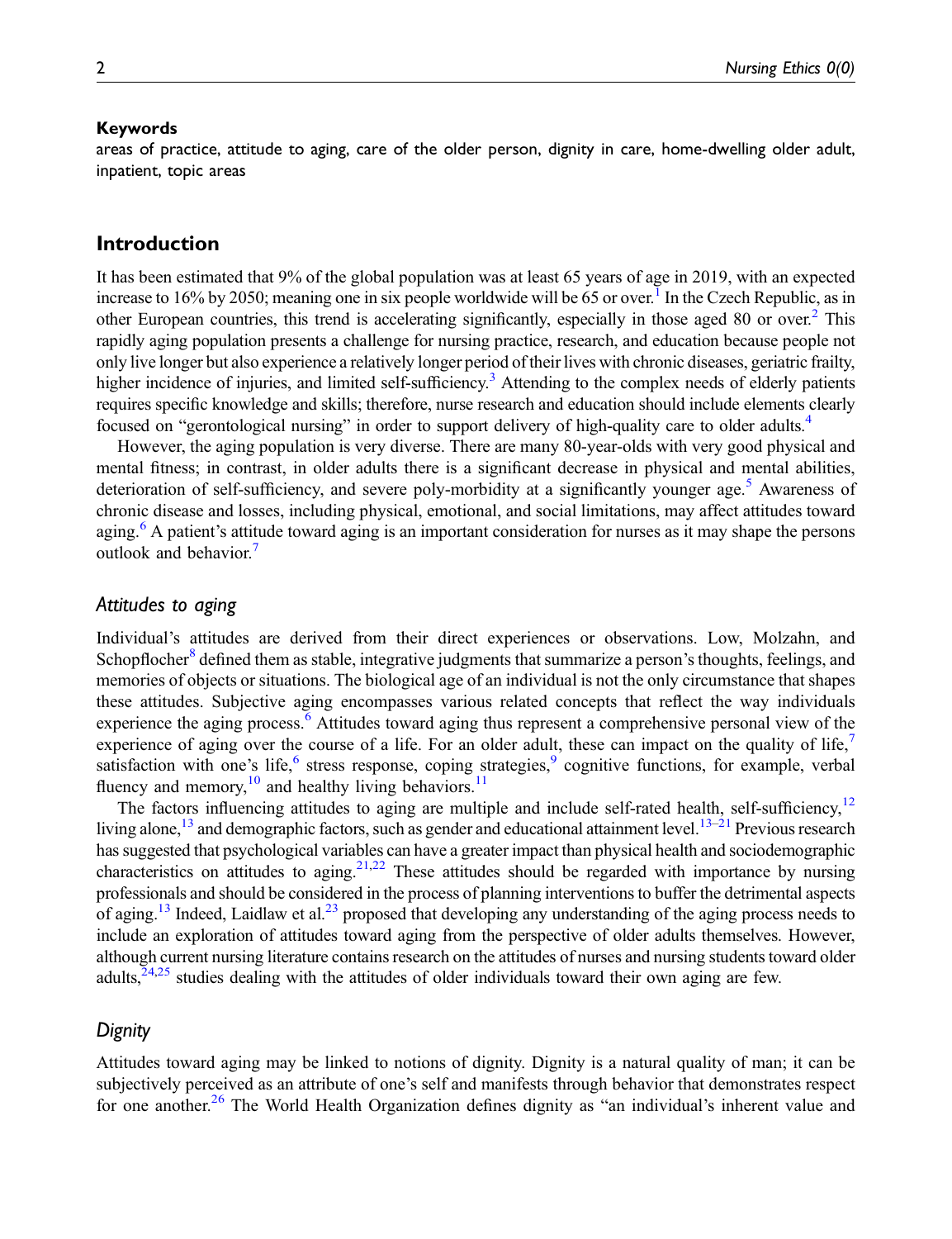worth," adding that it is strongly linked to respect, recognition, self-worth, and the possibility of making choices.<sup>[27](#page-10-8)</sup>

In nursing ethics, dignity is one of the basic concepts, with main attributes of personhood (intrinsic), sociability (relational/behavioral), respect, and autonomy.<sup>[28](#page-10-9)</sup> It thus forms a multidimensional construct that includes perception, knowledge, and emotions related to competence or respect.[29](#page-10-10) Dignity is a psychological factor that significantly affects the life of an older adult because self-perceived dignity is associated to a significant degree with age and the meaning of life.<sup>[30](#page-10-11)</sup> Thus, it is not only a theoretical concept, but it also has practical significance and is important for older adults.<sup>31</sup>

Perceptions of dignity in old age are associated with both the psychological and social dimensions of a senior citizen's life, whether they be self-sufficient seniors, or frail, non-self-sufficient, and dependent older patients. Loss of dignity generally raises greater concern among older inpatients, $32$  and a lack of recognition and social invisibility are a real threat to a person's sense of dignity in old age.<sup>[33](#page-10-14)</sup> Dignity in old age is therefore linked to attitudes toward old age and related concepts such as "positive aging" and "quality of life."<sup>[18](#page-10-15)</sup> Erikson et al.<sup>34</sup> suggested that dignity is important for successful aging. Therefore, measuring dignity against other aspects of older adults' lives, such as attitudes toward aging, could test this statement and offer important insights.

Evaluating older adults' attitudes toward aging and exploring the factors that may influence those attitudes could inform positive contributions to the promotion of dignity. This in turn could have positive benefits for health and quality of life. However, to the best of our knowledge, in Europe, the relationship between attitudes to aging and subjective assessments of dignity by older adults has been the subject of limited research. Only one study (also from the authors of this paper) was found which examined attitudes toward aging and quality of life in Czech community-dwelling older adults. The study results suggested that dignity was a predictor of older peoples' attitudes toward aging in the area of Psychological losses.<sup>[18](#page-10-15)</sup>

Therefore, this study investigated differences in attitudes to aging of home-dwelling and inpatient older adults, and whether dignity and other selected factors belong to the predictors of attitudes to aging in these two groups of older adults.

## Methods

#### Study design

The study was quantitative cross-sectional utilizing a questionnaire battery. The research was carried out as partial part of a longitudinal study aimed at changing perceptions of dignity (registered prior to the enrollment of the first patient at [www.clinicaltrials.gov](http://www.clinicaltrials.gov)). The study variables were the scores obtained from questionnaires administered to home-dwelling and inpatient older adults, and the socio-demographic characteristics of the sample.

#### Ethical considerations

The study protocol was approved by the Ethics Committee of the Faculty of Health Sciences at Palacky´ University Olomouc in the Czech Republic (UPOL-615/1040-2019) and data were collected according to ethical principles with informed consent, confidentiality, and the right to withdraw from participation at any time without presenting a reason.

#### **Participants**

The sample included two groups of older people. The first group comprised home-dwelling older adults who subjectively evaluated their health as being good (category determined according to Laidlaw et al. $^{23}$ ).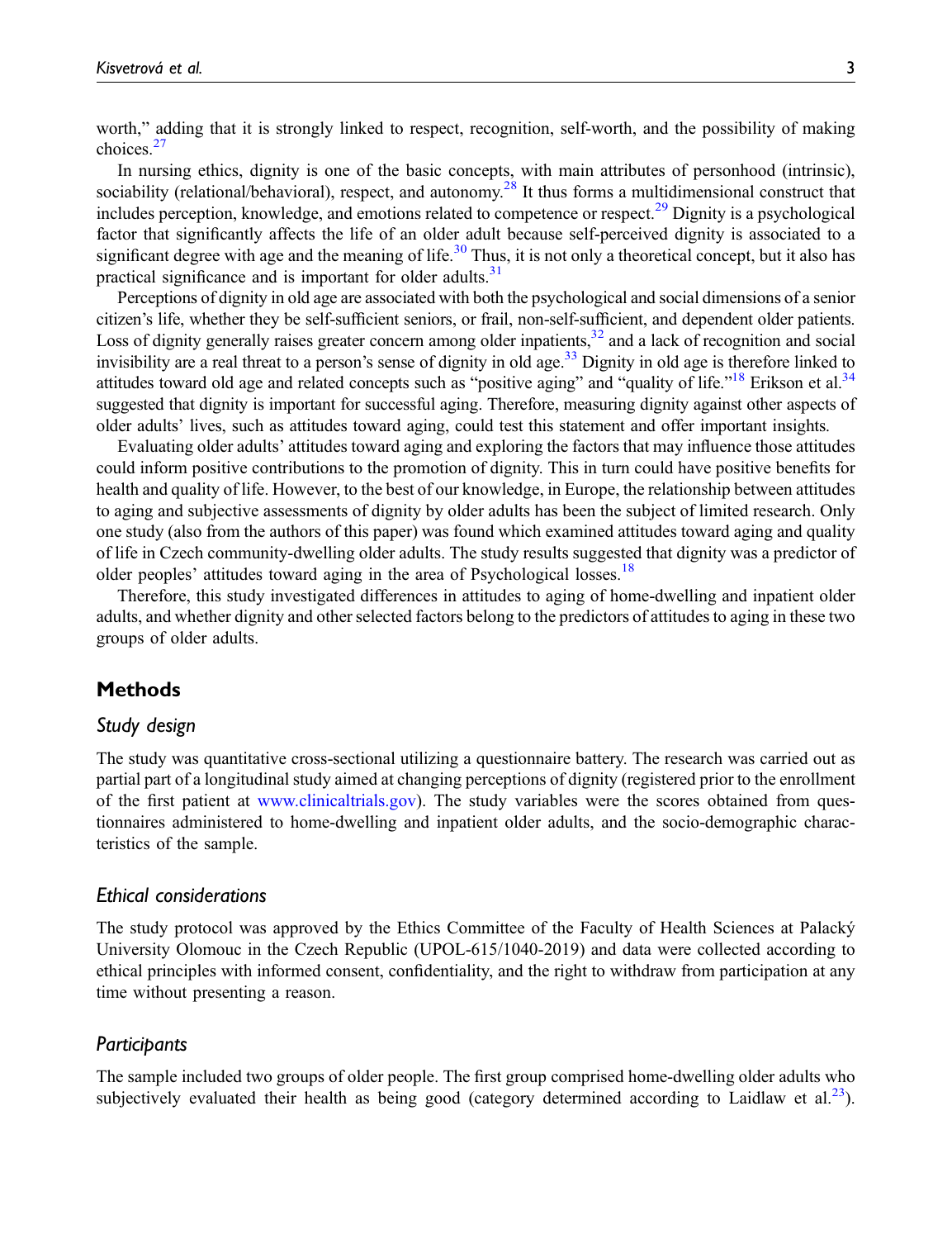The inclusion criteria for this group of respondents were: a)  $\geq$  65 years of age; b) living in their own social environment; c) perceived themselves as "healthy"; and d) self-sufficient or only slightly dependent on others for activities of daily living (ADL). The second group consisted of older people hospitalized in a geriatric wards (inpatients) meeting the following criteria: a)  $\geq$  65 years of age; b) hospitalization for an aggravated chronic disease or severe frailty; and c) hospitalization for a period of at least 1 week. Individuals in a terminal phase of a disease, and/or with severe cognitive, visual or auditory deficits were excluded.

The sample size calculation was based on an expected 0.5-point difference in the Attitudes to Aging Questionnaire (AAQ) score between the home-dwelling and inpatient older adults, with an expected standard deviation of 1.86. Pre-study calculations showed a minimum of 220 people from each group was needed to reach a significant difference with an α-value of 0.05 (two-tailed) and a β-value of 0.80. Assuming 30% incomplete questionnaires, a total of 580 older adults were screened (290 home-dwelling and 290 inpatients). As a result, the final sample included 470 participants who completed the questionnaire file.

#### **Instruments**

Attitudes to Aging Questionnaire (AAQ): The AAQ is a widely known psychometrically robust tool to measure attitudes toward aging. This tool is specifically designed for use with older people. The AAQ uses two different formats to gain an experiential and general approach to the perception of aging and individual attitudes toward aging. The first part contains a personal experience component and the second part examines general attitudes. This approach contributes to the potential effectiveness of the questionnaire.<sup>[35](#page-11-1)</sup> The AAQ is a 24-item scale with three domains that examines different aspects of aging, as follows: Psychosocial Loss (experiences of solitude, social exclusion, and a gradual loss of physical self-sufficiency), Physical Change (physical health, fitness, exercise, and overall reflection of aging), and Psychological Growth (positive experience and a positive attitude toward oneself and the outside world). All items are based on self-reporting with ratings ranging from 1 (reflecting strong disagreement or not at all true) to 5 (reflecting strong agreement or completely true). The score for each domain ranges from eight to 40 points. Higher scores indicate a more positive attitude to aging.[23](#page-10-4) The AAQ was validated for older people in 20 countries worldwide including the Czech Republic. The internal consistency coefficient  $(0.74-0.81)$  for the individual domains was very good.<sup>[23](#page-10-4)</sup>

Patient Dignity Inventory (PDI): This tool can be used to identify a wide range of problems that may cause concern in an individual about a threat or loss of dignity. The PDI is a self-evaluation screening tool developed on the basis of the Chochinov Model of Dignity.[36](#page-11-2) Although originally intended for terminally ill oncological patients, the PDI can also be used with older people.<sup>[18](#page-10-15)[,37](#page-11-3)</sup> The PDI is a 25-item questionnaire that gives patients the opportunity to indicate to what extent these items affect their sense of dignity. Each item is based on a fivepoint Likert scale (1 = not a problem and 5 = an overwhelming problem). The PDI scores range from 25 to 125 points. The intensity indicates how dignity is perceived by the respondent as a problem or cause for concern in relation to a threat to perceived dignity.<sup>[36](#page-11-2)</sup> In our study, we used a validated Czech version (PDI-CZ), in which the items are divided into four subscales: loss of purpose of life; loss of autonomy; loss of confidence, and loss of social support. $20$  Seniors were also included in the validation of the PDI-CZ. The internal consistency coefficient for the PDI-CZ (Cronbach's alpha =  $0.92$ ) was high.<sup>[20](#page-10-16)</sup>

Barthel Index (BI): The BI is the most common measure of an individual's ability to perform ADLs using a self-report or proxy. This tool contains 10 items. Each item is scored 0, 5, 10, or 15 points depending on whether the person does not perform the activity, or performs it with or without assistance. The total BI score is 0–100 and it determines the degree of the patient's self-sufficiency. A threshold score of 65 indicating the need for ADL assistance.<sup>[38](#page-11-4)</sup> The structural validity, reliability, and interpretability of the BI are considered sufficient for measuring and interpreting changes in physical function of geriatric patients.<sup>[39](#page-11-5)</sup>

Sociodemographic questionnaire: We collected the following variables during a standardized interview: age (categorized as the year of birth); gender (categorized as "male," "female"); living arrangement (who the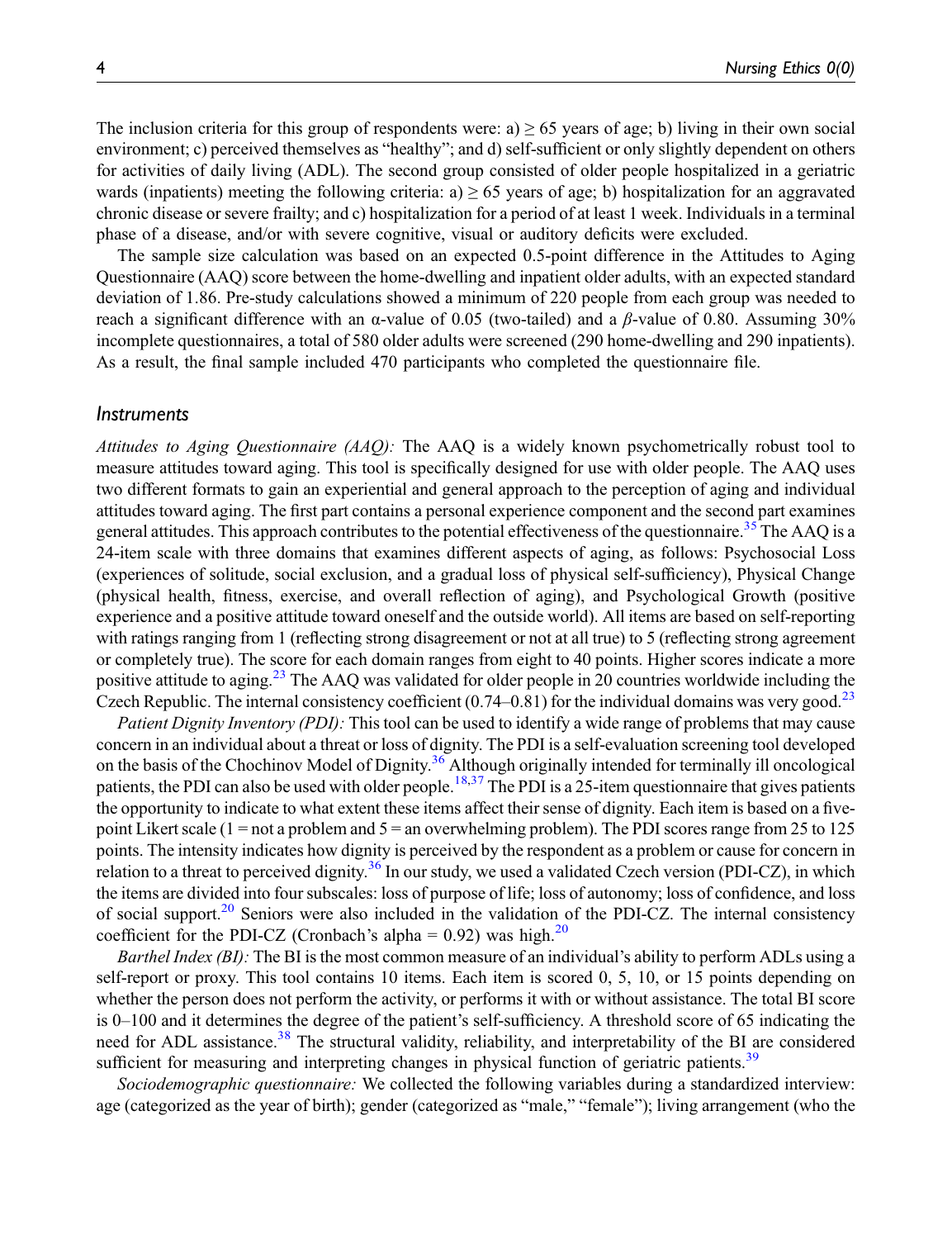older adult lives with: categorized as "alone" or "with others"); and education (categorized as "elementary," "vocational," "secondary," and "tertiary").

#### Data collection

The data were collected in two regions of the Czech Republic. Home-dwelling older adults were recruited from general practitioners lists and inpatients were recruited from two geriatric wards at the University Hospital after the research team had consulted with the doctors about recruiting to the study. For the purpose of this study, a home-dwelling older adult was defined as independent or slightly dependent on other individuals for ADL (BI score of 65–100 points), subjectively perceived his or her health as good, and not receiving home care services. The second group consisted of inpatient older adults, defined as those hospitalized in a geriatric ward because of a serious and worsening chronic disease or severe frailty.

Home-dwelling older adults who arrived at their general practitioner's office for preventive health checkup and met the inclusion criteria were enrolled in the study. Potential participants were informed about the study design and the battery of questionnaires, offered an opportunity to ask questions, and then if willing to take part were asked to give written consent. In the same way, inpatient older adults were given information about the study and gave consent.

The author of the manuscript is a researcher involved in a longitudinal study on dignity and has experience with the instruments used in this study; she trained research nurses who involved in the administration of the questionnaires. These nurses described the study to and explained how to complete the questionnaires to both home-dwelling and inpatient participant groups. The participants had the opportunity to complete the tools individually or as a structured interview with the research nurse.

#### Data analysis

Quantitative variables are represented as the mean and standard deviation. Categorical variables are represented as frequencies and percentages. Pearson's correlation coefficient was used to analyze the correlation of age with the BI, PDI-CZ, and AAQ scales. The correlation between the AAQ (the dependent variable) and the ordinal scale (education) was established using Spearman's correlation analysis. The differences between two independent groups (men and women) were analyzed by independent samples t-tests. We used multivariable linear regression to select the potential indicators of the AAQ. In addition to dignity, other variables have been included in the model (age, gender, education, living arrangement, and ADL self-sufficiency) because previous studies suggested that these variables are the factors influencing the attitude to aging.<sup>[13](#page-10-1)–[21](#page-10-2)</sup>

Before the analysis, we performed regression diagnostics (linearity, no multicollinearity, homogeneity, and the normality and independence of residuals). A scatter plot of the standardized residuals versus the predicted values was generated to check the homoscedasticity of variance. Normality was checked using the Shapiro–Wilk test. The independence of the residuals was checked using the Durbin–Watson test, with a value of 2.0 indicating no autocorrelation detected in the sample. Multicollinearity was checked by the variance inflation factor (VIF), with VIF >5 indicating the possibility of multicollinearity among the independent variables. The data in our study met the assumptions of multivariable linear regression. The statistical significance was set at  $P < 0.05$  for all tests.

## **Results**

#### Participant characteristics

The sample included 470 participants who completed the questionnaire battery; 237 home-dwelling  $[M_{\text{age}} =$ 74.9 $\pm$ 6.4 years; 69 males (29.1%)] and 233 inpatient older adults [ $M_{\text{age}} = 80.7 \pm 7.0$  years; 54 males (23.2%)].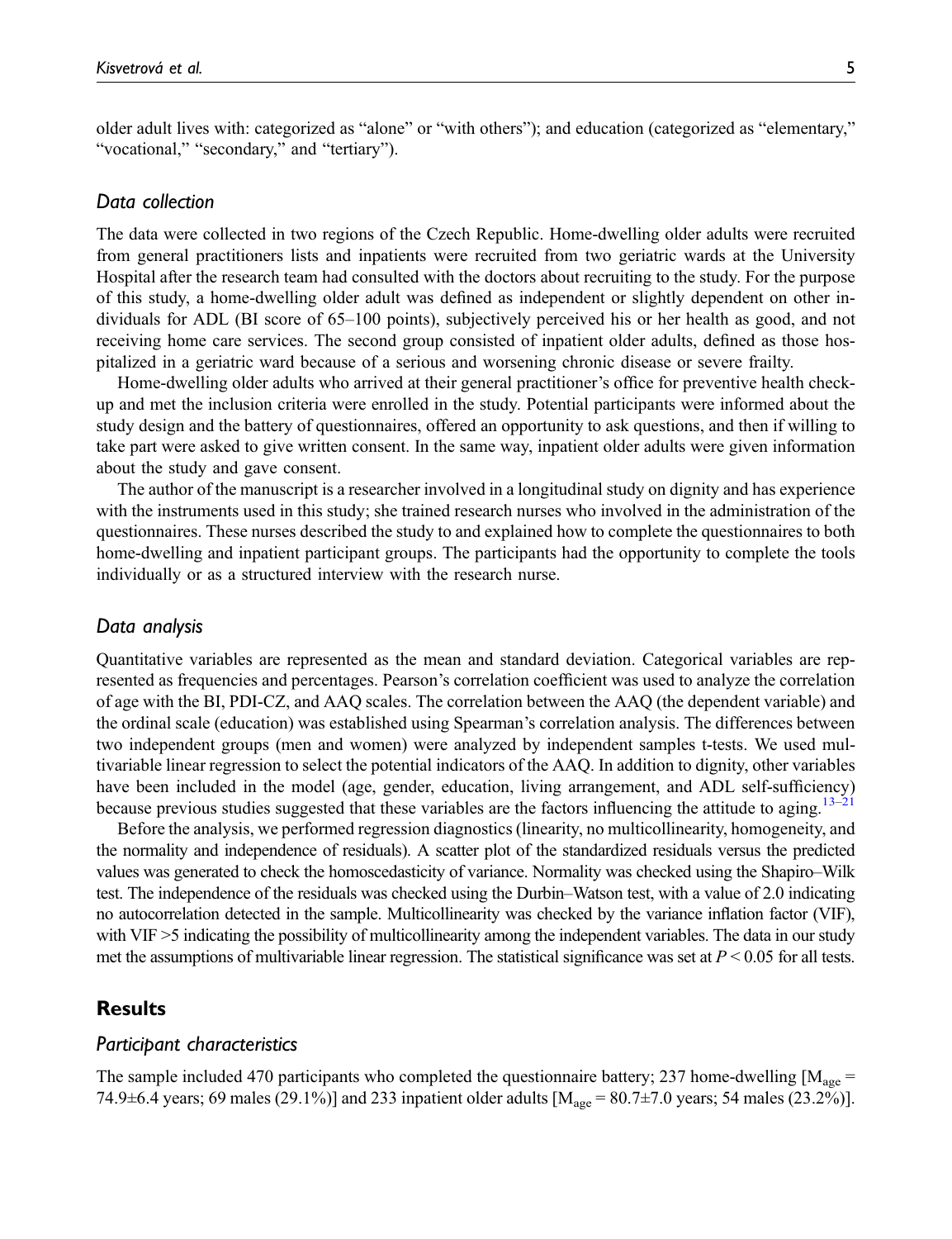The home-dwelling and inpatient participants differed with respect to age, education, self-sufficiency, assessment of dignity, and attitudes to aging. Compared to those home-dwelling groups, the inpatients were significantly older and had lower levels of education and self-sufficiency and worse ratings for dignity (all  $P \leq$ 0.0001). They also had more negative attitudes to aging, with lower total AAQ scores (74.9 $\pm$ 10.9, P < 0.0001) and lower ratings in the domains of Psychosocial Loss  $(24.5\pm5.6, P \le 0.0001)$  and Physical Change  $(23.1\pm5.1, P = 0.008)$ . In the Psychological Growth domain, the differences between the home-dwelling participants and inpatients were not confirmed  $(P = 0.711)$  [\(Table 1](#page-5-0)).

## Factors influencing attitudes toward aging

For the group of home-dwelling older adults, the age correlated with the total AAQ score ( $r = -0.181, P <$ 0.01) and the Psychosocial Loss domain  $(r = -0.232, P < 0.001)$ . With older age, attitudes toward aging worsened. Education correlated with the total AAQ score  $(r = 0.133, P \le 0.05)$ . Older adults with higher levels of education had more positive attitudes to aging. The living arrangement (with whom the senior lives) correlated with the total AAQ score and the Psychosocial Loss and Psychological Growth domains. Older adults who lived alone had significantly more negative reviews [AAQ score ( $M = 76.31 \pm 9.70$  vs. 80.02 $\pm 9.01$ ,  $P = 0.005$ ), Psychosocial Loss (M = 26.15±4.67 vs. 27.83±4.54,  $P = 0.011$ ), and Psychological Growth (M =  $26.25\pm4.06$  vs.  $27.95\pm3.81$ ,  $P = 0.002$ ). More self-sufficient older adults had more positive attitudes toward aging  $(r = 0.471, P \le 0.001$  for the total score for AAQ), and significant correlations were also demonstrated for all the AAQ domains. Dignity correlated significantly with the total AAQ score ( $r = -0.565$ ,  $P \le 0.001$ ), as well as all the AAQ domains. Older adults who rated their dignity better had more positive attitudes toward aging ([Table 2\)](#page-6-0).

For the group of older adult inpatients, dignity was the only factor that affected both the overall AAQ score  $(r = -0.485, P \le 0.001)$  and all the AAO domains. Inpatients with a lower PDI-CZ score (a better dignity rating) had more positive attitudes to aging. The overall AAQ score ( $r = 0.161$ ,  $P \le 0.05$ ) and the domains of

|                               |                                                              |                                                 | Group 1                                        | Group 2                                                           | p-value                                                            |  |
|-------------------------------|--------------------------------------------------------------|-------------------------------------------------|------------------------------------------------|-------------------------------------------------------------------|--------------------------------------------------------------------|--|
| Characteristic                | Categories                                                   |                                                 |                                                | Total sample $N = 470$ ; 100% $N = 237$ ; 50.4% $N = 233$ ; 49.6% |                                                                    |  |
| Age (mean; SD)                |                                                              | 77.8; 7.3                                       | 74.9; 6.4                                      | 80.7; 7.0                                                         | $< 0.0001^{\dagger}$                                               |  |
| Gender, N (%)                 | Male<br>Female                                               | 123(26.2)<br>347 (73.8)                         | 69(29.1)<br>168(70.9)                          | 54 (23.2)<br>179 (76.8)                                           | $0.143^{\ddagger}$                                                 |  |
| Education, N (%)              | Elementary<br>Vocational<br>Secondary<br>Tertiary            | 102(21.7)<br>147(31.3)<br>180(38.3)<br>41 (8.7) | 35 (14.8)<br>76 (32.1)<br>110(46.4)<br>16(6.8) | 67 (28.8)<br>71 (30.5)<br>70 (30.0)<br>25 (10.7)                  | $< 0.0001$ <sup>#</sup>                                            |  |
| Living arrangement<br>N(%)    | Alone<br>With others                                         | 157 (33.4)<br>313(66.6)                         | 71 (30.0)<br>166 (70.0)                        | 86 (36.9)<br>147(63.1)                                            | $0.110^{4}$                                                        |  |
| BI (mean; SD)                 |                                                              | 77.9; 23.8                                      | 96.5; 6.7                                      | 59.0; 19.7                                                        | $< 0.0001^{\dagger}$                                               |  |
| PDI-CZ total score (mean; SD) |                                                              | 43.9; 16.9                                      | 35.2; 12.7                                     | 52.8; 16.0                                                        | $< 0.0001^{\dagger}$                                               |  |
| AAQ total score (mean; SD)    |                                                              | 76.9; 10.3                                      | 78.9: 9.4                                      | 74.9; 10.9                                                        | $< 0.0001^{\dagger}$                                               |  |
| Domains                       | Psychosocial loss<br>Physical change<br>Psychological growth | 25.9; 5.3<br>23.61; 4.4<br>27.4; 4.2            | 27.3; 4.6<br>24.2; 3.6<br>27.4; 4.0            | 24.5; 5.6<br>23.1; 5.1<br>27.3; 4.4                               | $< 0.0001^{\dagger}$<br>0.008 <sup>†</sup><br>$0.711$ <sup>†</sup> |  |

#### Table 1. Participant characteristics.

<span id="page-5-0"></span>Group 1 = home-dwelling older adults; Group 2 = inpatients;  $\dagger$  independent samples t-test;  $\dagger$  chi-squared test.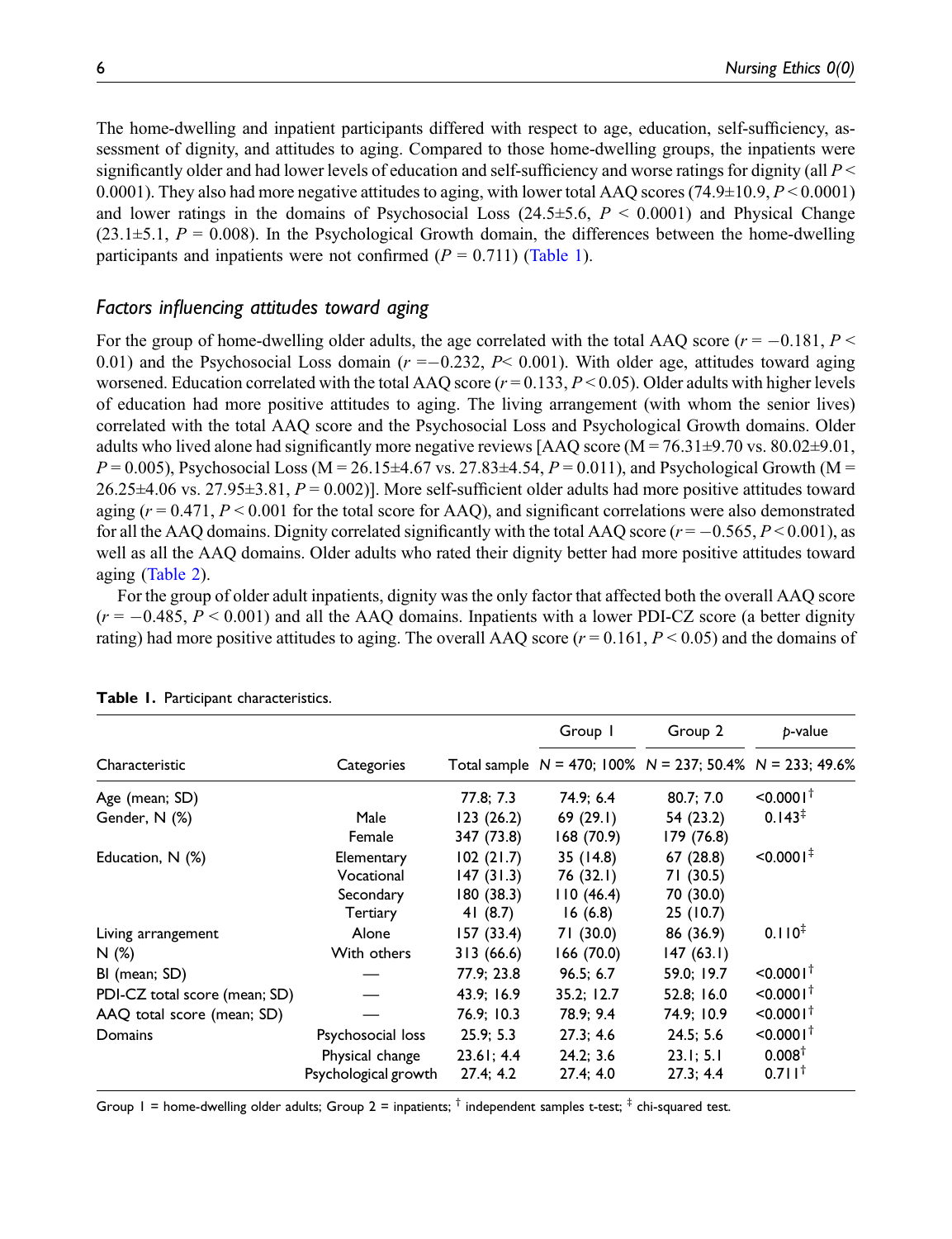|                                                     | Group I AAQ (domains; total score) |                           |                           |                           | Group 2 AAQ (domains; total score) |                        |                         |                      |
|-----------------------------------------------------|------------------------------------|---------------------------|---------------------------|---------------------------|------------------------------------|------------------------|-------------------------|----------------------|
| Variable                                            | PL                                 | PC                        | PG                        | TS                        | PL                                 | РC                     | PG                      | TS                   |
| Age <sup>†</sup>                                    | $-0.232***$                        | $-0.084$                  | $-0.081$                  | $-0.181**$                | $-0.149*$                          | $-0.112$               | 0.006                   | $-0.126$             |
| $Gender^{\ddagger}$                                 | 0.888                              | 0.727                     | 0.692                     | 0.986                     | 0.751                              | $0.007**$              | 0.972                   | 0.279                |
| Education <sup>§</sup>                              | 0.105                              | 0.118                     | 0.084                     | $0.133*$                  | $0.134*$                           | $0.149*$               | 0.085                   | $0.161*$             |
| Living arrangement $F$                              | $0.011*$                           | 0.491                     | $0.002**$                 | $0.005**$                 | 0.383                              | 0.787                  | 0.363                   | 0.491                |
| Self-sufficiency <sup>T</sup><br>$Digity^{\dagger}$ | $0.447***$<br>$-0.540^{*\approx}$  | $0.388***$<br>$-0.408***$ | $0.239***$<br>$-0.336***$ | $0.471***$<br>$-0.565***$ | 0.122<br>$-0.541***$               | $-0.007$<br>$-0.189**$ | $-0.078$<br>$-0.294***$ | 0.028<br>$-0.485***$ |

Table 2. Relationship between the AAQ and related factors.

<span id="page-6-0"></span>Group 1 = home-dwelling older adults; Group 2 = inpatients; PL = Psychosocial Loss; PC = Physical Change; PG = Psychological Growth; TS = AAQ total score;  $\dagger$  Pearson's correlation coefficient;  $\ddagger$  independent samples t-test (p-value);  $\dagger$  Spearman's correlation coefficient; \*  $p$ <0.05; \*\*  $p$ <0.01; \*\*\*  $p$ <0.001.

Psychosocial Loss and Physical Change correlated with education. Inpatients with higher levels of education had more positive attitudes to aging. The difference between men and women was in the Physical Change domain alone. The men had higher values (more positive attitude) than the women ( $M = 24.70 \pm 4.96$  vs.  $M =$ 22.58 $\pm$ 5.01, P = 0.007). Age correlated only with Psychosocial Loss ( $r = -0.149$ , P < 0.05), with attitudes to aging deteriorating with greater age ([Table 2](#page-6-0)).

A multivariate linear regression model included the following variables: age; gender; education; living arrangement; ADL self-sufficiency; and dignity ([Table 3\)](#page-7-0). The models explained 53%–64% of the variability, depending on the variables. The explained variability of the dependent variable was the better model for home-dwelling older adults ( $R^2 = 0.640$ ).

The predictors of attitudes to aging in the home-dwelling older adults were education, living arrangement, and dignity. Older adults with higher levels of education had more positive attitudes to aging ( $\beta = 2.716$ ,  $P =$ 0.007), as did those who did not live alone ( $\beta = 2.163$ ,  $P = 0.046$ ) and rated their dignity better ( $\beta = -0.325$ ,  $P < 0.0001$ ).

For the inpatients, only gender and dignity were predictors of attitudes to aging. The women had more negative attitudes to aging ( $\beta = -2.969$ ,  $P = 0.045$ ), as did inpatients with a worse assessment of their dignity  $(\beta = -0.332, P \le 0.0001).$ 

## **Discussion**

The purpose of this study was to determine how attitudes to aging differ in home-dwelling and inpatient older adults, and whether dignity ranks among the predictors of attitudes to aging in these two groups. In our study, the inpatients had a more negative rating in both the overall AAQ score and the Psychosocial Loss and Physical Change domains, indicating a link between attitudes to aging and impaired physical health.

Bryant et al.[40](#page-11-6) have previously confirmed that more positive reviews in the Psychosocial Loss and Physical Change domains are associated with better physical health. Thorpe et al.<sup>22</sup> also state that most of the chronic conditions that they examined are significantly linked to attitudes toward aging in the area of physical changes. The relationship between health and attitudes to aging is complex. Even older adults with health problems can still feel positive about their own aging.<sup>[41](#page-11-7)</sup> This corresponds to our finding that the inpatient and home-dwelling older adults were not different in the Psychological Growth domain. This domain is focused on the positive aspects of wisdom and generativity that adults can feel as they grow older. Therefore, the domain of Psychological Growth may be less affected by physical changes than the other AAQ domains.<sup>[21](#page-10-2)</sup>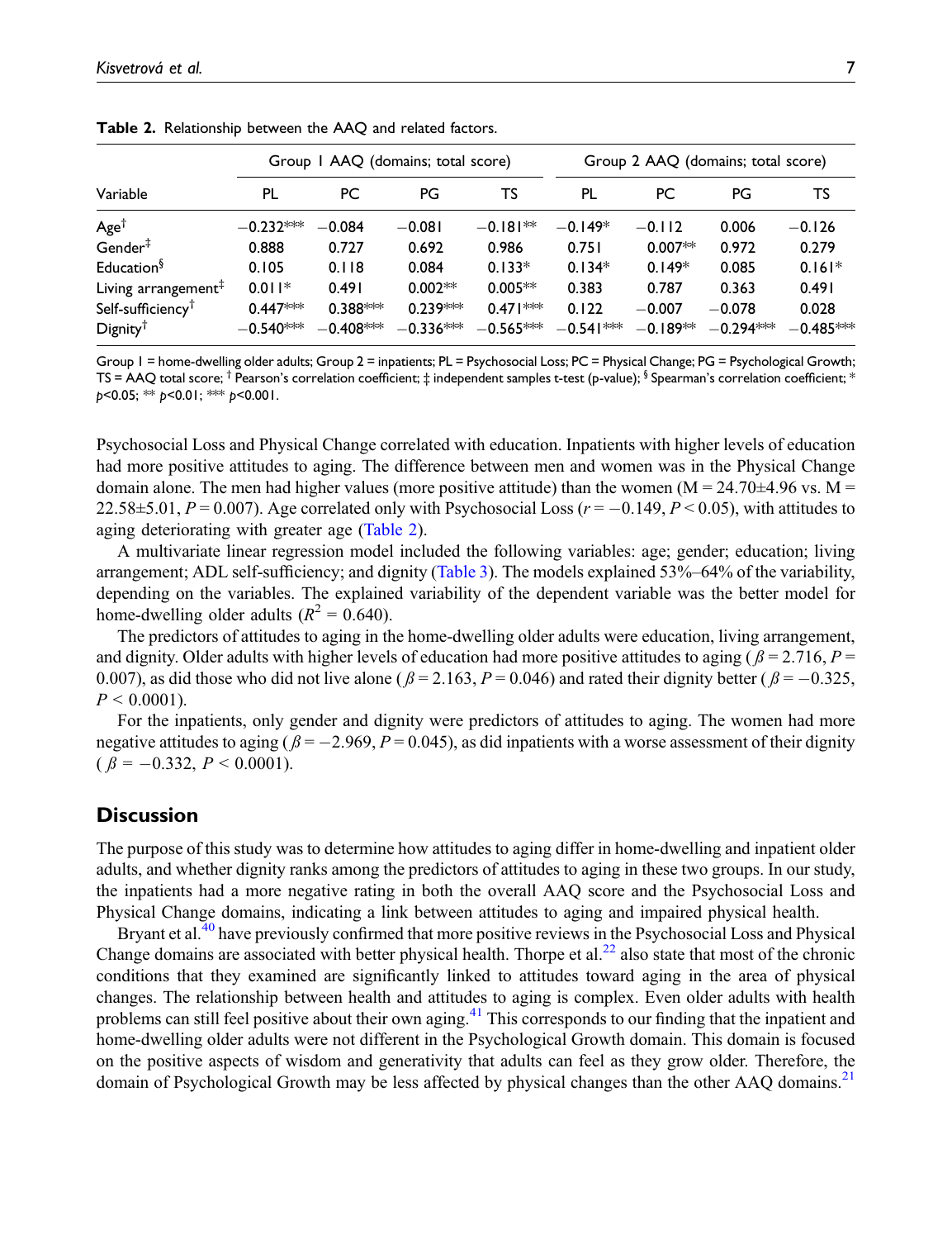|                       | Group I                       |                  |                | Group 2<br>AAQ (total score)   |                  |                |  |
|-----------------------|-------------------------------|------------------|----------------|--------------------------------|------------------|----------------|--|
|                       | AAO (total score)             |                  |                |                                |                  |                |  |
| Variable              | Beta (95% CI)                 | Standard<br>beta | b-value        | Beta (95% CI)                  | Standard<br>beta | p-value        |  |
| Age                   | $-0.097$ ( $-0.263 - 0.068$ ) | $-0.067$         | 0.248          | $0.011 (-0.173 - 0.195)$       | 0.007            | 0.909          |  |
| Gender                | $0.096$ (-2.029-2.222)        | 0.005            | 0.929          | $-2.969$ ( $-5.870$ $-0.069$ ) | $-0.116$         | $0.045*$       |  |
| Education             | 2.716 (0.743-4.690)           | 0.145            | $0.007**$      | $-0.124$ ( $-2.669-2.421$ )    | $-0.006$         | 0.923          |  |
| Living<br>arrangement | 2.163 (0.039-4.286)           | 0.106            | $0.046*$       | $0.358 (-2.195 - 2.913)$       | 0.016            | 0.783          |  |
| Self-sufficiency      | $0.172 (-0.023 - 0.368)$      | 0.124            | 0.083          | $-0.073$ (-0.140-0.006)        | $-0.132$         | 0.053          |  |
| Dignity               | $-0.325$ ( $-0.415-0.235$ )   | $-0.439$         | $< 0.0001$ *** | $-0.332$ ( $-0.412 - 0.253$ )  | $-0.489$         | $< 0.0001$ *** |  |
| $R2/R2$ adj           | 0.640/0.410                   |                  |                | 0.529/0.280                    |                  |                |  |
| D-W test/VIF          | 1.846/1.340                   |                  |                | 2.040/1.118                    |                  |                |  |

Table 3. Predictors of attitudes to aging.

<span id="page-7-0"></span>Group 1 = home-dwelling older adults; Group 2 = inpatients; D-W test = Durbin–Watson test; VIF = variance inflation factor; \* p<0.05; \*\*  $p$ <0.01; \*\*\*  $p$ <0.001.

In our study, the only factor which influenced attitudes to aging in all the AAQ domains, both for selfsufficient home-dwelling and inpatient older adults, was dignity. In another Czech study, dignity was also confirmed to be a predictor of attitudes to aging among elderly people in the early stages of dementia.<sup>[18](#page-10-15)</sup> Dignity is a complex factor that includes both individual and social dimensions. In the Czech version of the PDI questionnaire (PDI-CZ), $^{20}$  $^{20}$  $^{20}$  sources of distress related to threats to one's dignity or its loss are divided into four subscales of experienced losses. The individual dimensions are represented by loss of purpose, loss of autonomy, and loss of confidence. The social dimension is represented by a loss of social support subscale. Older people often experience suffering as a result of body fatigue and social causes, which affects the way people experience their own life situation.[42](#page-11-8) Our study showed that the more the endangered older adults assess their dignity to be (on the basis of the subjective perception of experienced losses), the more negative their attitudes toward old age will be.

The correlation between the overall AAQ and PDI-CZ scores was demonstrated for the groups of homedwelling and inpatient older people, which shows that dignity is a significantly complex factor that can influence attitudes to aging across the heterogeneous elderly population. Within individual domains, a stronger correlation between the AAQ and PDI-CZ scores was demonstrated exclusively in the Physical Change domain in home-dwelling older adults. We believe that this finding may be due to the fact that inpatient older adult with severe chronic diseases are often already adapting to the physical changes and functional decline caused by a worsening medical condition. They may perceive this as a natural consequence of aging and disease and thus show more resilience, unlike self-sufficient older people.[43](#page-11-9)

More highly educated people usually have more resources to help them adapt to age-related problems. Therefore, they can maintain positive attitudes toward their own aging. In the study of Gale and Cooper,<sup>[17](#page-10-17)</sup> who used an abbreviated version of the AAQ questionnaire, the authors also reported that more negative attitudes are associated with lower educational attainment. This corresponds to our finding that participants with higher levels of education had more positive attitudes to aging (the total AAQ score).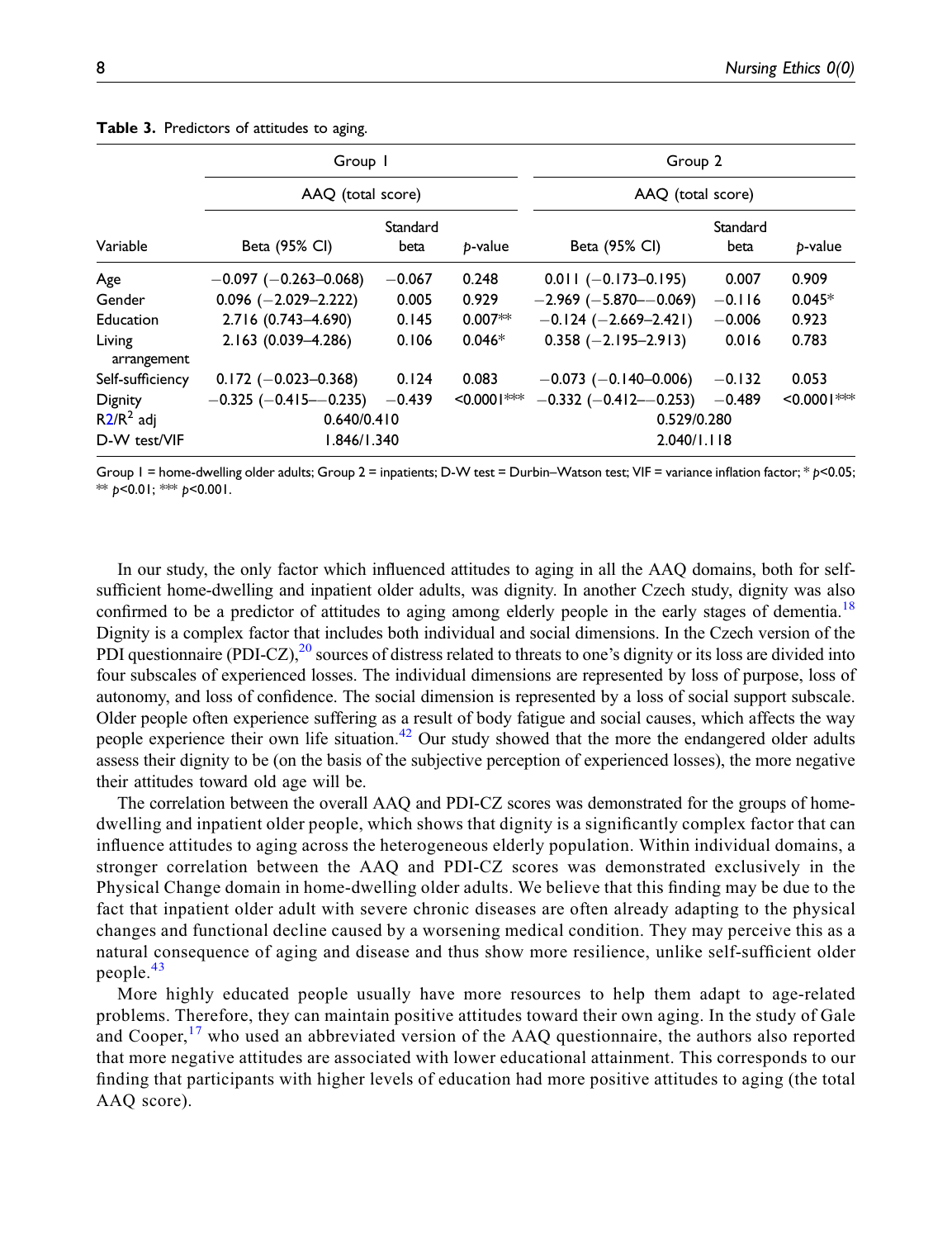Regarding living arrangements, the home-dwelling older adults living alone had worse scores in the Psychosocial Loss and Psychological Growth domains and for their overall AAQ score. This finding may be related to the fact that people over 65 years of age who live alone are more likely to be women and often face more demanding aging-related situations. Kalfoss<sup>[13](#page-10-1)</sup> described that within the Psychosocial Loss domain, both older men and women often reported feeling excluded from various activities because of their age. It is also more difficult for older people to find new partners among peers and make new friendships.

The only predictor that influenced attitudes to aging in the inpatients was gender, with women having more negative attitudes to aging than the men. The differing results between men and women may be due to the fact that women need special support when seeking physical activity that they can handle because they have lower self-efficacy in their ability to maintain physical activity levels.<sup>[44](#page-11-10)</sup> Kalfos<sup>13</sup> also stated that women have more negative attitudes to aging. This may be due to women living longer than men, being more likely to live without a partner, and suffer from more chronic diseases over a longer period of time and therefore are more likely to need institutional care. In contrast, Kozar-Westman et al.<sup>[45](#page-11-11)</sup> demonstrated in their study that females have a higher tendency to successful aging. This finding may be related to different gender patterns of behavior across cultures. According to studies of Middle Eastern cultures, there are differences between men and women across all domains and in terms of overall AAQ scores.<sup>[35](#page-11-1)</sup> Gender may play a more important role in these patterns owing to cultural traditions and norms in caring responsibilities; however, whether gender plays a greater role in Asia than in the West remains a matter for further research.<sup>[46](#page-11-12)</sup> According to another study, gender does not affect the attitudes to aging of New Zealanders.<sup>[22](#page-10-3)</sup> This result may be due to the age of the respondents. The participants in our study were 65 years of age or older, whereas in the New Zealand study,<sup>[22](#page-10-3)</sup> the respondents were  $49-51$  years of age and had a predominantly optimistic attitude toward aging.

To our knowledge, this is the first study to show that dignity is an important predictor of attitudes to aging in two different groups of older adults. There are some limitations to this research. First, the participants were recruited from two Czech regions and are not a random sample. Thus, the findings may not be generalizable to the entire older population; however, we would hope that the detail given would enable some transferability of main principles and act as a starting point for others. It is also possible that there were some biases in the completion of the questionnaires, for example, social acceptability may have influenced answers especially if the questionnaires were completed as structured interviews. Second, other variables that were not included in the study, such as the extent and quality of social relationships or economic status, may have influenced the results. However, the predictive capacity of the model is high which we feel indicates its usefulness for future research, education, and practice.

# Conclusion

The main finding of this study was that dignity is a common predictor of attitudes to aging in self-sufficient older adults living at home as well as in inpatients in geriatric wards. The results also showed that in the home-dwelling older adults, education and living arrangement were other predictors. The older adults with higher levels of education and not living alone had more positive attitudes to aging. In contrast, for the inpatients, only gender was another predictor beyond dignity. A future study should consider using a longitudinal design to understand the impact of dignity as a comprehensive factor in shaping the attitudes to aging of older people.

# Implications for clinical practice

The results of the study have implications for both nurse education and clinical practice. Raising the awareness of nurses to the links between dignity and attitudes to aging could help increase understandings of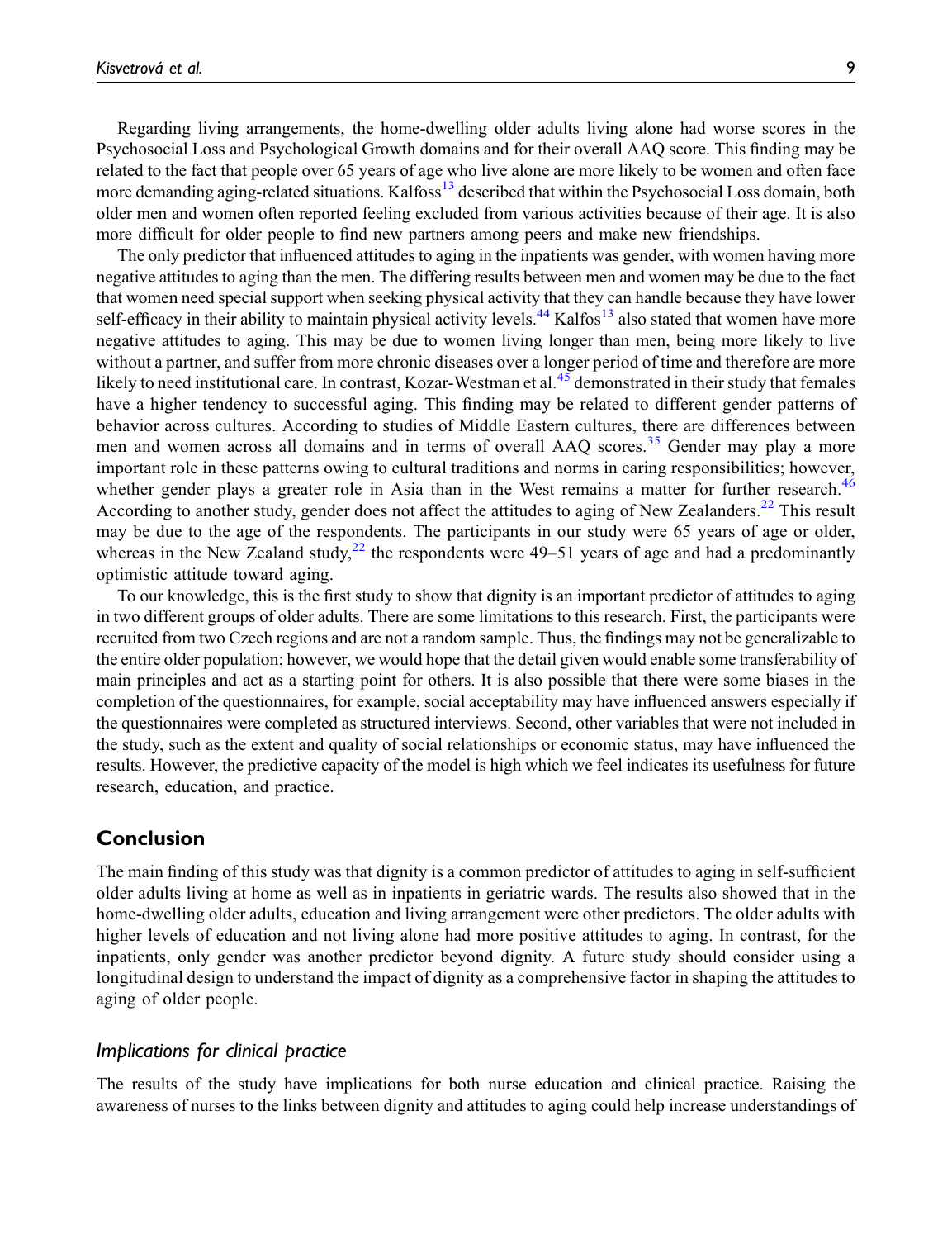the importance of attending to dignity and in turn how that may enhance the health and quality of life of our seniors. The results of this study could be used as a basis for developing both educational initiatives and practice nursing interventions focused on both clinical inpatient and home care settings with the overall aim of promoting and protecting the dignity of older adults and positively influencing their attitudes toward aging.

## Acknowledgments

The authors would like to thank the healthcare professionals involved in the data collection in the Olomouc and Ostrava regions.

## Declaration of Conflicting Interests

The authors declared no potential conflicts of interest with respect to the research, authorship, and/or publication of this article.

## Funding

This study was supported by the Ministry of Health of the Czech Republic (Grant number NU20-07-00100) and by the Internal Grant Agency of Palacky University Olomouc (Grant number IGA\_FZV\_2021\_011). ´

# ORCID iDs

Helena Kisvetrová<sup> in</sup> <https://orcid.org/0000-0003-0174-5779> Alison Steven **b** <https://orcid.org/0000-0003-4811-1706>

## References

- <span id="page-9-0"></span>1. United Nations. Department of Economic and Social Affairs, Population Division. New York: World Population Ageing 2019UN, 2020.
- <span id="page-9-1"></span>2. Czech Statistical Office. The Statistical Yearbook of the Czech Republic 2020. Prague: CZSO, 2020.
- <span id="page-9-2"></span>3. Albers G, Pasman H. R. W, Deliens L, et al. Does health status affect perceptions of factors influencing dignity at the end of life? J Pain Symptom Manage 2013; 45(6): 1030–1038. [10.1016/j.jpainsymman.2012.06.012](https://doi.org/10.1016/j.jpainsymman.2012.06.012)
- <span id="page-9-3"></span>4. Tavares J, de Lurdes Almeida M, Duarte SFC, et al. Older adult care in nursing education: How have curricula been developed? Nurse Educ Pract 2021; 50: 102947. [10.1016/j.nepr.2020.102947](https://doi.org/10.1016/j.nepr.2020.102947)
- <span id="page-9-4"></span>5. World Health Organisation. Aging and Health: Key Facts, [https://www.who.int/news-room/fact-sheets/detail/](https://www.who.int/news-room/fact-sheets/detail/ageing-and-health) [ageing-and-health](https://www.who.int/news-room/fact-sheets/detail/ageing-and-health) (2021, accessed 18 November 2021).
- <span id="page-9-5"></span>6. Brothers A, Miche M, Wahl HW, et al. Examination of Associations Among Three Distinct Subjective Aging Constructs and Their Relevance for Predicting Developmental Correlates. J Gerontol B Psychol Sci Soc Sci 2017; 72(4): 547–560. [10.1093/geronb/gbv085](https://doi.org/10.1093/geronb/gbv085)
- <span id="page-9-6"></span>7. Yamada Y, Merz L and Kisvetrova H. Quality of life and comorbidity among older home care clients: role of positive attitudes toward aging. Qual Life Res 2015; 24(7): 1661–1667. [10.1007/s11136-014-0899-x](https://doi.org/10.1007/s11136-014-0899-x)
- <span id="page-9-7"></span>8. Low G, Molzahn AE and Schopflocher D. Attitudes to aging mediate the relationship between older peoples'subjective health and quality of life in 20 countries. Health Qual Life Outcomes 2013; 11: 146. [10.1186/1477-7525-11-146](https://doi.org/10.1186/1477-7525-11-146)
- <span id="page-9-8"></span>9. Bellingtier JA and Neupert SD. Negative Aging Attitudes Predict Greater Reactivity to Daily Stressors in Older Adults. J Gerontol B Psychol Sci Soc Sci 2018; 73(7): 1155–1159. [10.1093/geronb/gbw086](https://doi.org/10.1093/geronb/gbw086)
- <span id="page-9-9"></span>10. Robertson DA, King-Kallimanis BL and Kenny RA. Negative perceptions of aging predict longitudinal decline in cognitive function. Psychol Aging 2016; 31(1): 71–81. [10.1037/pag0000061](https://doi.org/10.1037/pag0000061)
- <span id="page-9-10"></span>11. Korkmaz Aslan G, Kartal A, Özen Çınar İ, et al. The relationship between attitudes toward aging and healthpromoting behaviours in older adults. Int J Nurs Pract 2017; 23(6).[10.1111/ijn.12594.](https://doi.org/10.1111/ijn.12594)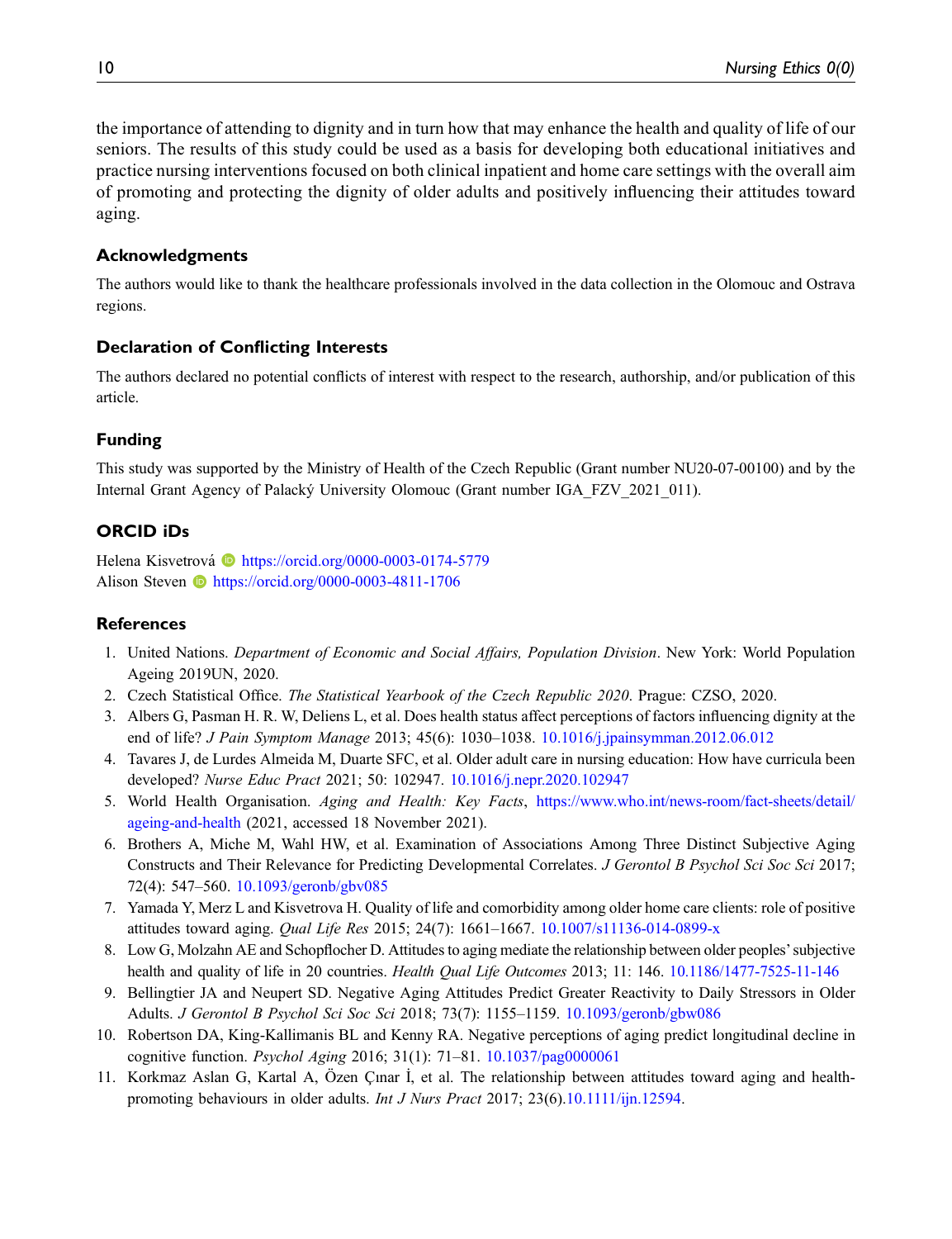- <span id="page-10-0"></span>12. Tovel H, Carmel S, Raveis VH. Carmel S, and Raveis VH. Relationships Among Self-perception of Aging, Physical Functioning, and Self-efficacy in Late Life. J Gerontol B Psychol Sci Soc Sci 2019; 74(2): 212–221. [10.1093/geronb/](https://doi.org/10.1093/geronb/gbx056) [gbx056](https://doi.org/10.1093/geronb/gbx056)
- <span id="page-10-1"></span>13. Kalfoss M. Gender Differences in Attitudes to Ageing among Norwegian Older Adults. Open J Nurs 2016; 6(3): 255–266. [10.4236/ojn.2016.63026](https://doi.org/10.4236/ojn.2016.63026)
- 14. Zhang X, Xing C, Guan Y, et al. Attitudes toward older adults: a matter of cultural values or personal values? Psychol Aging 2016; 31(1): 89–100. [10.1037/pag0000068](https://doi.org/10.1037/pag0000068)
- 15. Beyer AK, Wolff JK, Warner LM, et al. The role of physical activity in the relationship between self-perceptions of ageing and self-rated health in older adults. Psychol Health 2015; 30: 671–685. [10.1080/08870446.2015.1014370](https://doi.org/10.1080/08870446.2015.1014370)
- 16. Menkin JA, Robles TF, Gruenewald TL, et al. Positive expectations regarding aging linked to more new friends in later life. J Gerontol B Psychol Sci Soc Sci 2017; 72(5): 771–781. [10.1093/geronb/gbv118](https://doi.org/10.1093/geronb/gbv118)
- <span id="page-10-17"></span>17. Gale CR and Cooper C. Attitudes to ageing and change in frailty status: the english longitudinal study of ageing. Gerontology 2018; 64(1): 58–66. [10.1159/000477169](https://doi.org/10.1159/000477169)
- <span id="page-10-15"></span>18. Kisvetrová H, Herzig R, Bretšnajdrová M, et al. Predictors of quality of life and attitude to ageing in older adults with and without dementia. Aging Ment Health 2021; 25(3): 535–542. [10.1080/13607863.2019.1705758](https://doi.org/10.1080/13607863.2019.1705758)
- 19. Kuru Alici N and Kalanlar B. Attitudes toward aging and loneliness among older adults: A mixed methods study. Perspect Psychiatr Care. [10.1111/ppc.12757.](https://doi.org/10.1111/ppc.12757)Epub ahead of print 2 March 2021
- <span id="page-10-16"></span>20. Kisvetrová H, Školoudík D, Danielová L, et al. Czech Version of the Patient Dignity Inventory: Translation and Validation in Incurable Patients. J Pain Symptom Manage 2018; 55(2): 444–450. [10.1016/j.jpainsymman.2017.10.](https://doi.org/10.1016/j.jpainsymman.2017.10.008) [008](https://doi.org/10.1016/j.jpainsymman.2017.10.008)
- <span id="page-10-2"></span>21. Shenkin SD, Laidlaw K, Allerhand M, et al. Life course influences of physical and cognitive function and personality on attitudes to aging in the Lothian Birth Cohort 1936. Int Psychogeriatr 2014: 1–14. [10.1017/S1041610214000301](https://doi.org/10.1017/S1041610214000301)
- <span id="page-10-3"></span>22. Thorpe AM, Pearson JF, Schluter PJ, et al. Attitudes to aging in midlife are related to health conditions and mood. Int Psychogeriatr 2014; 26(12): 2061–2071. [10.1017/S1041610214001550](https://doi.org/10.1017/S1041610214001550)
- <span id="page-10-4"></span>23. Laidlaw K, Power MJ and Schmidt S. The Attitudes to Ageing Questionnaire (AAQ): development and psychometric properties. Int J Geriatr Psychiatry 2007; 22(4): 367–379. [10.1002/gps.1683](https://doi.org/10.1002/gps.1683)
- <span id="page-10-5"></span>24. Rush KL, Hickey S, Epp S, et al. Nurses' attitudes towards older people care: An integrative review. J Clin Nurs 2017; 26(23–24): 4105–4116. [10.1111/jocn.13939](https://doi.org/10.1111/jocn.13939)
- <span id="page-10-6"></span>25. Hovey S, Dyck MJ, Reese C, et al. Nursing students' attitudes toward persons who are aged: An integrative review. Nurse Educ Today 2017; 49: 145–152. [10.1016/j.nedt.2016.11.018](https://doi.org/10.1016/j.nedt.2016.11.018)
- <span id="page-10-7"></span>26. Jacelon CS, Connelly TW, Brown R, et al. A concept analysis of dignity for older adults. J Adv Nurs 2004; 48(1): 76–83. [10.1111/j.1365-2648.2004.03170.x](https://doi.org/10.1111/j.1365-2648.2004.03170.x)
- <span id="page-10-8"></span>27. World Health Organisation. World Mental Health Day 2015: Dignity and Mental Health, 2015. Information sheet, <https://www.who.int/news-room/fact-sheets/detail/ageing-and-health> (2021, accessed 18 November 2021).
- <span id="page-10-9"></span>28. Franco H, Caldeira S and Nunes L. Dignity in nursing: A synthesis review of concept analysis studies. Nurs Ethics 2021; 28(5):734–749. [10.1177/0969733020961822](https://doi.org/10.1177/0969733020961822).
- <span id="page-10-10"></span>29. Ferretti F, Pozza A, Pallassini M, et al. Gender invariance of dignity in non-terminal elderly patients with chronic diseases: a multicentric study. Qual Quant 2019; 53(3): 1645–1656. [10.1007/s11135-018-00831-z](https://doi.org/10.1007/s11135-018-00831-z)
- <span id="page-10-11"></span>30. Liu X, Liu Z, Cheng Q, et al. Effects of meaning in life and individual characteristics on dignity in patients with advanced cancer in China: a cross-sectional study. Support Care Cancer 2021; 29(5): 2319–2326. [10.1007/s00520-](https://doi.org/10.1007/s00520-020-05732-2) [020-05732-2](https://doi.org/10.1007/s00520-020-05732-2)
- <span id="page-10-12"></span>31. Heggestad AKT, Nortvedt P and Slettebø A. Dignity and care for people with dementia living in nursing homes. Dementia 2015; 14: 825–841. [10.1177/1471301213512840](https://doi.org/10.1177/1471301213512840)
- <span id="page-10-13"></span>32. Solomon BK, Wilson KG, Henderson PR, et al. Loss of Dignity in Severe Chronic Obstructive Pulmonary Disease. J Pain Symptom Manage 2016; 51(3): 529–537. [10.1016/j.jpainsymman.2015.11.007](https://doi.org/10.1016/j.jpainsymman.2015.11.007)
- <span id="page-10-14"></span>33. Clancy A, Simonsen N, Lind J, et al. The meaning of dignity for older adults: A meta-synthesis. Nurs Ethics 2021; 28(6): 878–894. [10.1177/0969733020928134](https://doi.org/10.1177/0969733020928134)